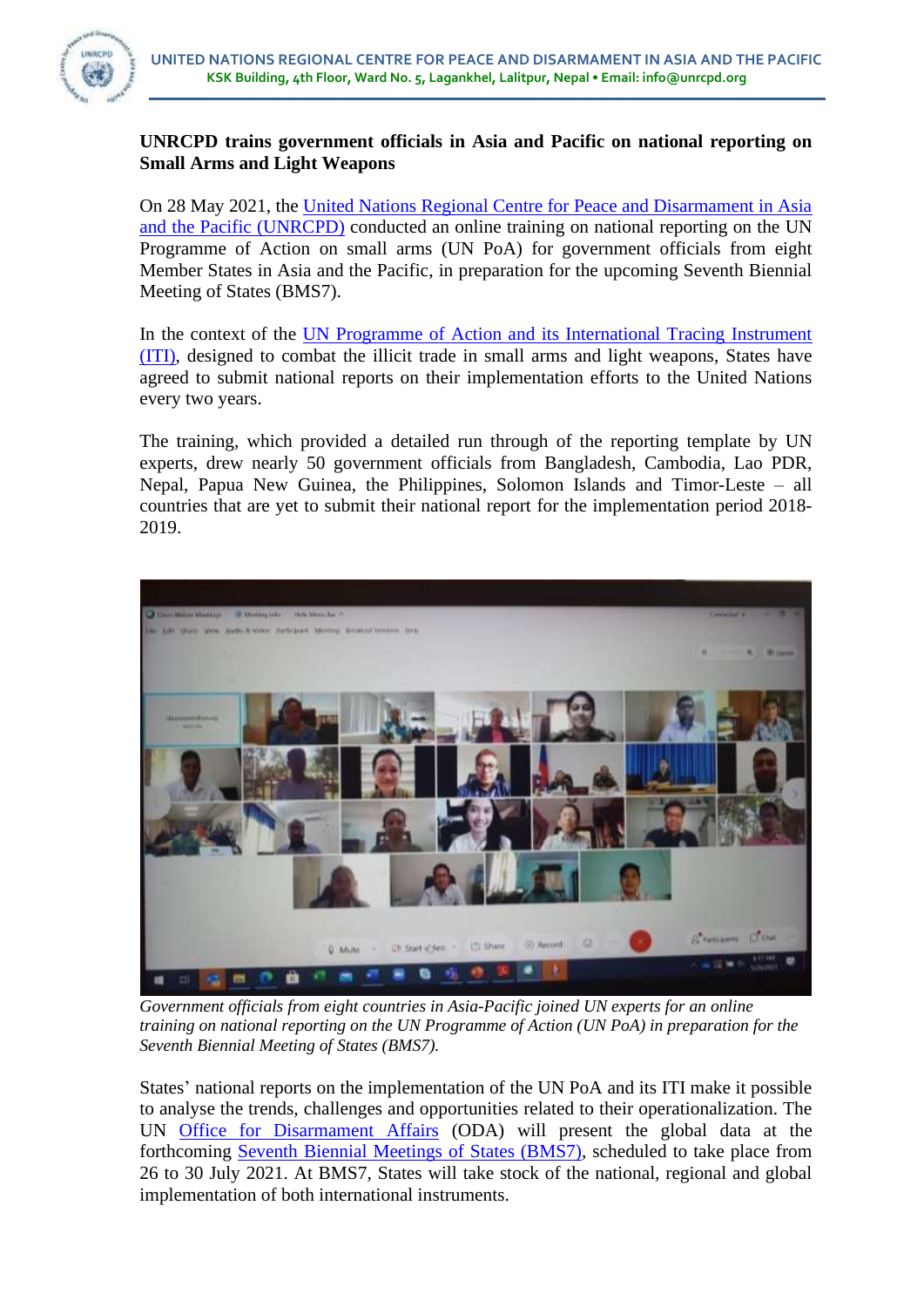Mr. Takashi Mashiko, Programme Officer at ODA's [Conventional Arms Branch,](https://www.un.org/disarmament/conventional-arms/) started the meeting by presenting the first three sections of the reporting template, pertaining respectively to *national coordination infrastructure*, *small arms manufacture* and i*nternational transfers*". National reports, he said, encourage transparency and information exchange by States, and build national capacity with respect to data collection, reporting, measurement, and analysis. He then laid out the preliminary findings of the current implementation trends, based on the information that is currently available.



*Mr. Takashi Mashiko, Programme Officer at ODA's Conventional Arms Branch, underscored the benefits of national reporting on the UN Programme of Action and its International Tracing Instrument.*

Next, UNRCPD's Director Mr. Yuriy Kryvonos zoomed in on a number of substantive sections of the reporting template. Breaking down the questions related to *brokering*, *stockpile management*, *collection*, and *marking and record-keeping*, Mr. Kryvonos outlined best practices and standard procedures in these areas, referencing the [Modular](https://www.un.org/disarmament/convarms/mosaic/)  [Small-Arms-Control Implementation Compendium \(MOSAIC\).](https://www.un.org/disarmament/convarms/mosaic/)